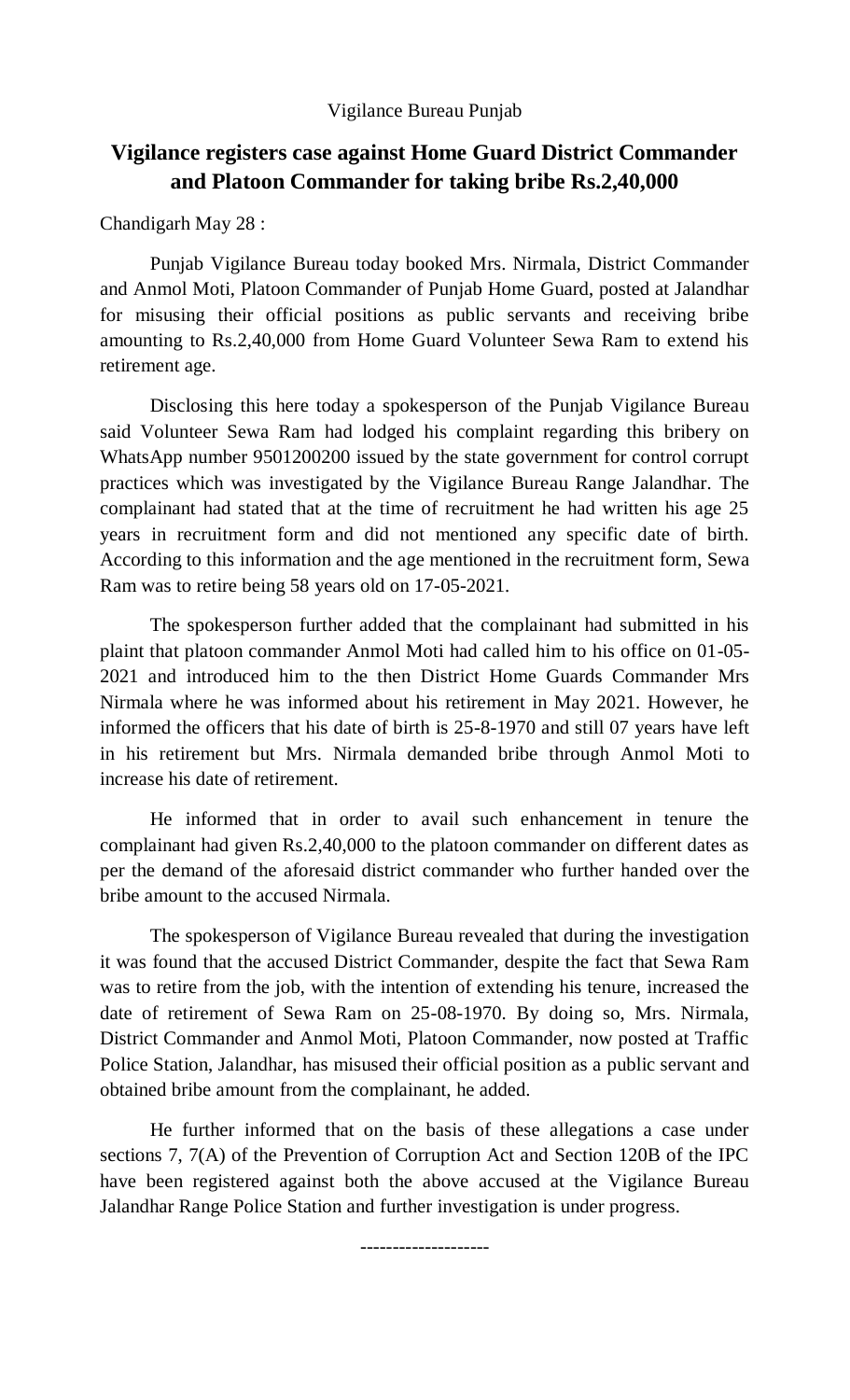## ਵਿਜੀਲੈਂਸ ਬਿਊਰੋ ਪੰਜਾਬ

## ਹੋਮ ਗਾਰਡ ਦੀ ਜ਼ਿਲ੍ਹਾ ਕਮਾਂਡਰ ਤੇ ਪਲਟੂਨ ਕਮਾਂਡਰ ਖਿਲਾਫ ਰਿਸ਼ਵਤ ਲੈਣ ਦੇ ਜੁਰਮ ਹੇਠ ਮਕੱਦਮਾ ਦਰਜ

ਚੰਡੀਗੜ੍ਹ 28 ਮਈ ( ) ਪੰਜਾਬ ਵਿਜੀਲੈਂਸ ਬਿਊਰੋ ਨੇ ਅੱਜ ਇਕ ਵੱਡੀ ਕਾਰਵਾਈ ਕਰਦਿਆਂ ਸ੍ਰੀਮਤੀ ਨਿਰਮਲਾ, ਜ਼ਿਲ੍ਹਾ ਕਮਾਂਡਰ ਅਤੇ ਅਨਮੋਲ ਮੋਤੀ, ਪਲਟੂਨ ਕਮਾਂਡਰ, ਪੰਜਾਬ ਹੋਮ ਗਾਰਡ, ਜਲੰਧਰ ਨੂੰ ਜਨਸੇਵਕ ਹੁੰਦੇ ਹੋਏ ਆਪਣੇ ਅਹੁਦੇ ਦੀ ਦਰਵਰਤੋਂ ਕਰਨ ਅਤੇ ਹੋਮ ਗਾਰਡ ਵਾਲੰਟੀਅਰ ਸੇਵਾ ਰਾਮ ਦੀ ਸੇਵਾਮੁਕਤੀ ਦੀ ਉਮਰ ਵਿੱਚ ਵਾਧਾ ਕਰਨ ਲਈ ਰਿਸ਼ਵਤ ਲੈਣ ਦੇ ਜੁਰਮ ਹੇਠ ਮੁਕੱਦਮਾ ਦਰਜ ਕਰ ਕੇ ਅਗਲੇਰੀ ਕਾਰਵਾਈ ਆਰੰਭ ਦਿੱਤੀ ਹੈ।

ਅੱਜ ਇੱਥੇ ਇਹ ਜਾਣਕਾਰੀ ਦਿੰਦਿਆਂ ਪੰਜਾਬ ਵਿਜੀਲੈਂਸ ਬਿਊਰੋ ਦੇ ਇਕ ਬੁਲਾਰੇ ਨੇ ਦੱਸਿਆ ਕਿ ਹੋਮ ਗਾਰਡ ਵਾਲੈਟੀਅਰ ਸੇਵਾ ਰਾਮ ਨੇ ਸਰਕਾਰ ਵੱਲੋਂ ਭ੍ਰਿਸ਼ਟਾਚਾਰ ਦੀ ਰੋਕਥਾਮ ਲਈ ਜਾਰੀ ਕੀਤੇ ਵ੍ਹੱਟਸਐਪ ਨੰਬਰ 9501200200 ਉੱਤੇ ਆਪਣੀ ਲਿਖਤੀ ਸ਼ਿਕਾਇਤ ਦਰਜ ਕੀਤੀ ਸੀ ਜਿਸ ਦੀ ਪੜਤਾਲ ਵਿਜੀਲੈਂਸ ਬਿਊਰੋ ਰੇਂਜ ਜਲੰਧਰ ਵੱਲੋਂ ਕੀਤੀ ਗਈ ਜਿਸ ਦੋਰਾਨ ਪਾਇਆ ਗਿਆ ਕਿ ਸ਼ਿਕਾਇਤਕਰਤਾ ਸੇਵਾ ਰਾਮ ਨੇ ਭਰਤੀ ਹੋਣ ਸਮੇਂ ਆਪਣੇ ਭਰਤੀ ਫਾਰਮ ਵਿੱਚ ਉਮਰ 25 ਸਾਲ ਹੀ ਲਿਖੀ ਸੀ ਤੇ ਜਨਮ ਮਿਤੀ ਦਾ ਕੋਈ ਵਿਸ਼ੇਸ਼ ਜ਼ਿਕਰ ਨਹੀਂ ਕੀਤਾ ਸੀ। ਭਰਤੀ ਫਾਰਮ ਵਿੱਚ ਦਰਸਾਈ ਗਈ ਉਮਰ ਦੇ ਹਿਸਾਬ ਨਾਲ ਸੇਵਾ ਰਾਮ ਦੀ ਹੁਣ ਮਿਤੀ 17-05-2021 ਨੂੰ 58 ਸਾਲ ਉਮਰ ਬਣਦੀ ਸੀ।

ਬੁਲਾਰੇ ਨੇ ਦੱਸਿਆ ਕਿ ਸ਼ਿਕਾਇਤਕਰਤਾ ਨੇ ਆਪਣੀ ਸ਼ਿਕਾਇਤ ਵਿੱਚ ਲਿਖਿਆ ਹੈ ਕਿ ਪਲਟੂਨ ਕਮਾਂਡਰ ਅਨਮੋਲ ਮੋਤੀ ਨੇ ਉਸ ਨੂੰ ਮਿਤੀ 01−05−2021 ਨੂੰ ਦਫਤਰ ਬੁਲਾ ਕੇ ਉਸ ਵਕਤ ਦੇ ਜ਼ਿਲ੍ਹਾ ਹੋਮ ਗਾਰਡਜ਼ ਕਮਾਂਡਰ ਨਿਰਮਲਾ ਦੇ ਪੇਸ਼ ਕਰਵਾਇਆ ਜਿੱਥੇ ਉਸ ਦੀ ਸੇਵਾਮੁਕਤੀ ਮਈ 2021 ਵਿੱਚ ਹੋਣ ਬਾਰੇ ਜਾਣੂੰ ਕਰਵਾਇਆ ਪਰ ਉਸਨੇ ਆਪਣੀ ਜਨਮ ਮਿਤੀ 25-8-1970 ਹੋਣ ਬਾਰੇ ਜਾਣੂੰ ਕਰਾਉਂਦੇ ਹੋਏ ਕਿਹਾ ਕਿ ਉਸ ਦੀ ਨੌਕਰੀ ਅਜੇ 07 ਸਾਲ ਹੋਰ ਬਾਕੀ ਹੈ। ਜਿੱਥੇ ਸ੍ਰੀਮਤੀ ਨਿਰਮਲਾ ਵੱਲੋਂ ਸ਼ਿਕਾਇਤਕਰਤਾ ਸੇਵਾ ਰਾਮ ਦੀ ਨੌਕਰੀ ਵਿੱਚ ਵਾਧਾ ਕਰਨ ਲਈ ਪਲਟੂਨ ਕਮਾਂਡਰ ਅਨਮੋਲ ਮੋਤੀ ਰਾਹੀਂ ਰਿਸ਼ਵਤ ਦੀ ਮੈਗ ਕੀਤੀ।

ਉਨ੍ਹਾਂ ਦੱਸਿਆ ਕਿ ਸ਼ਿਕਾਇਤਕਰਤਾ ਵੱਲੋਂ ਆਪਣੀ ਨੌਕਰੀ ਦੇ ਕਾਰਜਕਾਲ ਵਿੱਚ ਵਾਧਾ ਕਰਨ ਲਈ ਉਕਤ ਜ਼ਿਲ੍ਹਾ ਕਮਾਂਡਰ ਨਿਰਮਲਾ ਦੀ ਮੰਗ ਅਨੁਸਾਰ 2,40,000 ਰੁਪਏ ਅਨਮੋਲ ਮੋਤੀ ਪਲਟੂਨ ਕਮਾਂਡਰ ਨੂੰ ਵੱਖ–ਵੱਖ ਮਿਤੀਆਂ ਨੂੰ ਦਿੱਤੇ ਜਿਸਨੇ ਰਿਸ਼ਵਤ ਦੀ ਇਹ ਰਕਮ ਅੱਗੋਂ ਜ਼ਿਲ੍ਹਾ ਕਮਾਂਡਰ ਨੂੰ ਦੇ ਦਿੱਤੀ।

ਵਿਜੀਲੈਂਸ ਦੇ ਬੁਲਾਰੇ ਨੇ ਦੱਸਿਆ ਕਿ ਪੜਤਾਲ ਦੌਰਾਨ ਪਾਇਆ ਗਿਆ ਕਿ ਮੁਲਜ਼ਮ ਜ਼ਿਲ੍ਹਾ ਕਮਾਂਡਰ ਵੱਲੋਂ ਸੇਵਾ ਰਾਮ ਨੂੰ ਨੌਕਰੀ ਲਈ ਅਯੋਗ ਹੋਣ ਦੇ ਬਾਵਜੂਦ ਉਸਦੇ ਸੇਵਾ ਕਾਲ ਵਿੱਚ ਵਾਧਾ ਕਰਨ ਦੇ ਮੰਤਵ ਵਜੋਂ ਗਾਰਡ ਸੇਵਾ ਰਾਮ ਦੀ ਜਨਮ ਮਿਤੀ 25-08-1970 ਨੂੰ ਮਾਨਤਾ ਦੇ ਕੇ ਆਪਣੇ ਅਹੁਦੇ ਦੀ ਦਰਵਰਤੋਂ ਕਰਦਿਆਂ ਸ਼ਿਕਾਇਤਕਰਤਾ ਪਾਸੋਂ ਰਿਸ਼ਵਤ ਦੀ ਰਕਮ ਹਾਸਲ ਕੀਤੀ। ਅਜਿਹਾ